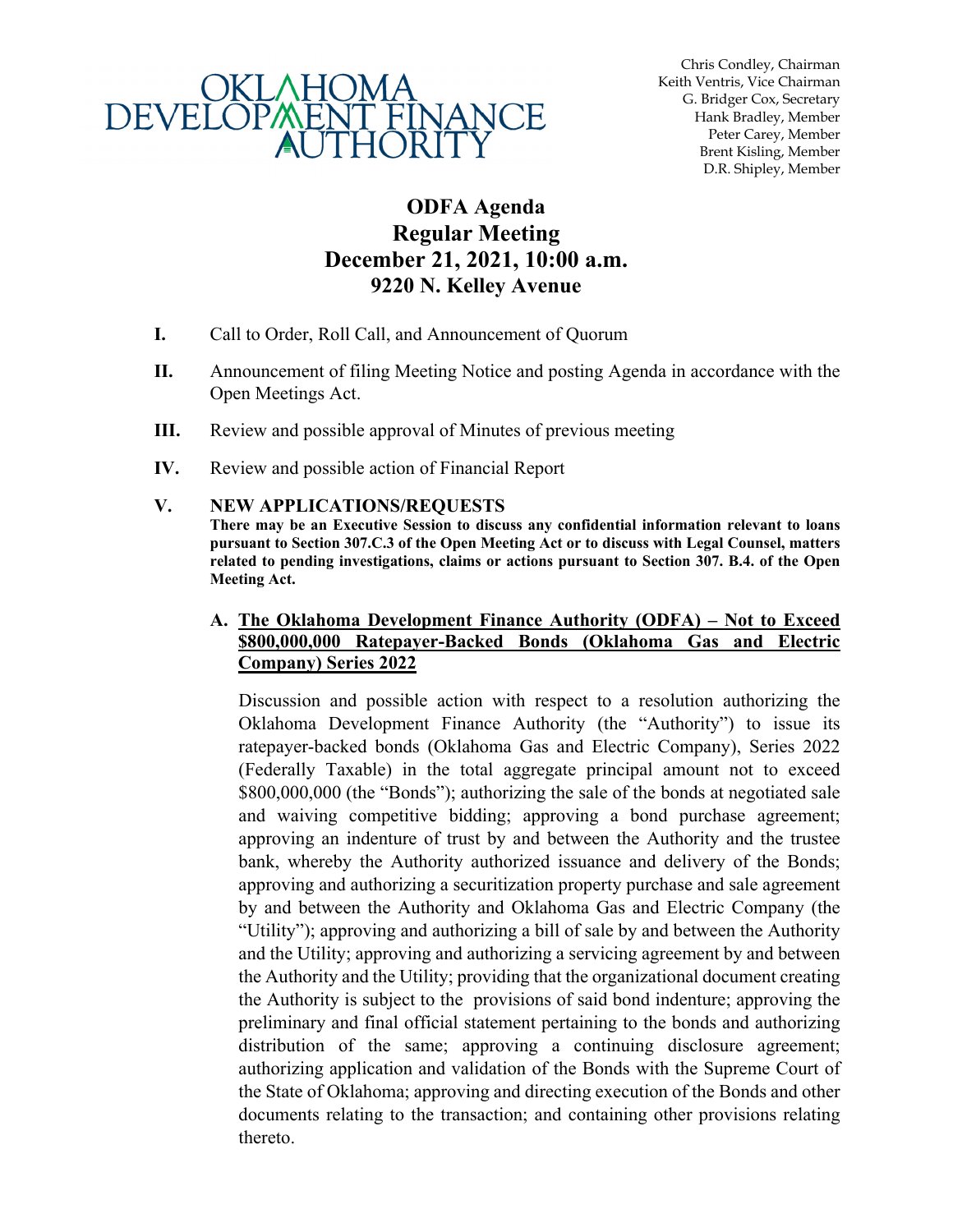# **B. The Oklahoma Development Finance Authority (ODFA) Regulated and Unregulated Utility Ratepayer Backed Bonds – Request for Professional Services Trustee (RFP Selection)**

Discussion and possible vote on selection of Trustee for the potential issuance of Regulated and Unregulated Utility Ratepayer Backed Bonds by ODFA.

#### **C. The Oklahoma Development Finance Authority (ODFA) Regulated Utility and Unregulated Ratepayer Backed Bonds – Request for Professional Services for Printer (RFP Selection)**

Discussion and possible vote on selection of Printer for the potential issuance of Regulated and Unregulated Utility Ratepayer Backed Bonds by ODFA.

#### **D. The Oklahoma Development Finance Authority (ODFA) - \$20,000,000 Solid Waste Disposal Revenue Bonds (Alden Group Renewable Energy, LLC Project) Series 2021**

Discussion and possible action with respect to a resolution authorizing the Oklahoma Development Finance Authority (the "Authority") to issue its solid waste disposal facilities revenue bonds, in one or more series, in the aggregate principal amount of not to exceed \$20,000,000 to finance certain solid waste disposal facilities (the "Bonds"); authorizing a certificate of determination setting forth the interest rates, redemption provisions, size, and maturities of the Bonds; waiving competitive bidding and authorizing the sale of the Bonds at negotiated sale at a price less than par, including original issue discount; approving the form of the bond purchase agreement; approving and authorizing execution and delivery of the bonds, an indenture of trust (the "Indenture"), loan agreement and additional documents supporting the transaction; authorizing a limited offering memorandum or other offering document; authorizing execution, modification and delivery of any documents regarding the bonds including security, tax and other documents as deemed necessary by staff, and containing other provisions related thereto.

#### **E. The Oklahoma Development Finance Authority (ODFA) Health System Revenue Bonds (Oklahoma Proton Center)**

Consider and adopt a resolution authorizing and approving the execution and delivery by the Oklahoma Development Finance Authority of document amendments relating to its Senior Revenue Bonds, Series 2021A-1 and Series 2021A-2, Federally Taxable Senior Revenue Bonds, Series 2021B, and Subordinate Revenue Bonds, Series 2021C (Oklahoma Proton Center), and authorizing and approving other matters pertaining thereto.